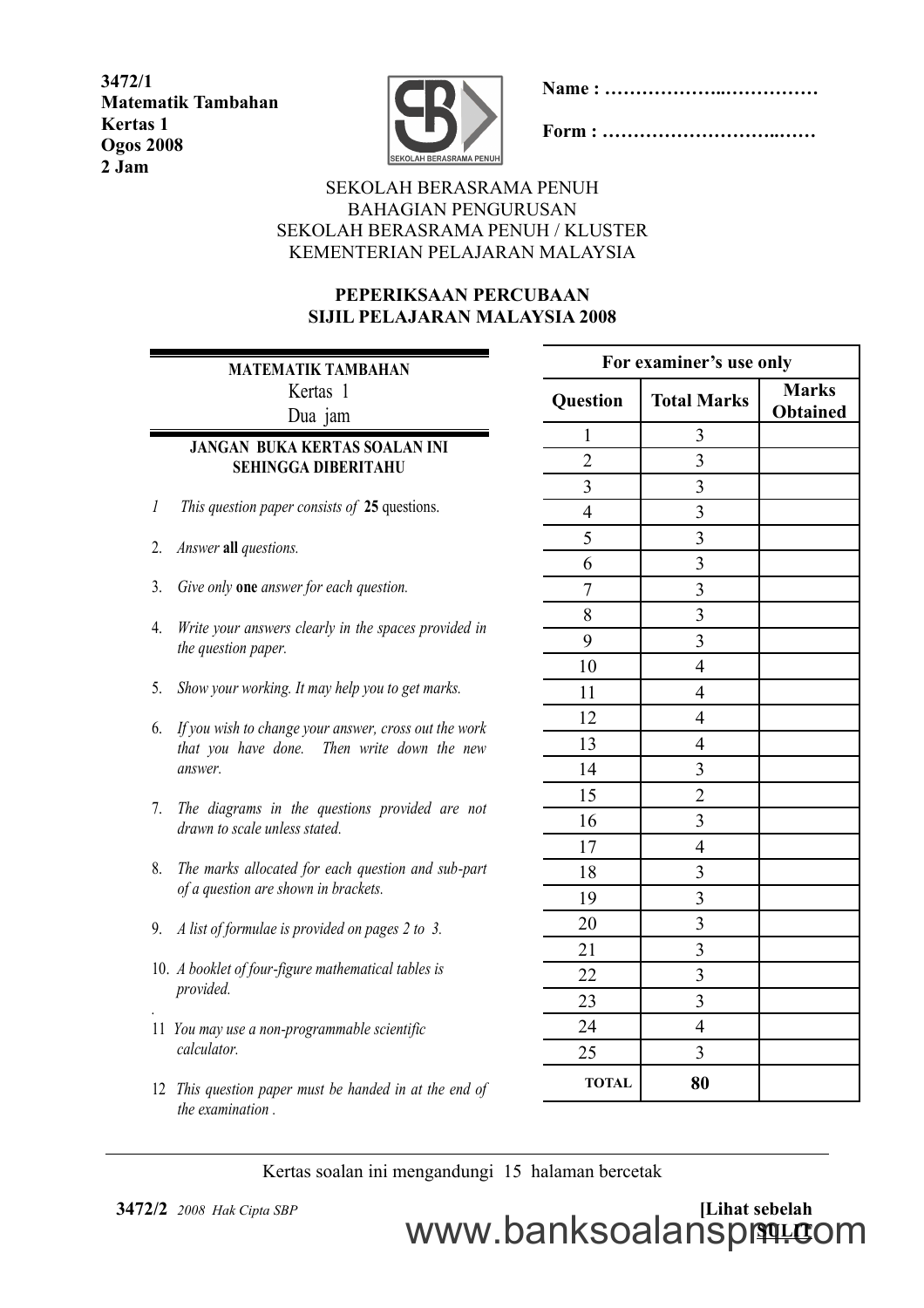*The following formulae may be helpful in answering the questions. The symbols given are the ones commonly used.*

ALGEBRA  
\n1 
$$
x = \frac{-b \pm \sqrt{b^2 - 4ac}}{2a}
$$
  
\n2  $a^m \times a^n = a^{m+n}$   
\n3  $a^m \div a^n = a^{m-n}$   
\n4  $(a^m)^n = a^{nm}$   
\n5  $\log_a mn = \log_a m + \log_a n$   
\n6  $\log_a \frac{m}{n} = \log_a m - \log_a n$   
\n7  $\log_a m^n = n \log_a m$   
\n8  $\log_a b = \frac{\log_c b}{\log_c a}$   
\n9  $T_n = a + (n-1)d$   
\n10  $S_n = \frac{n}{2}[2a + (n-1)d]$   
\n11  $T_n = ar^{n-1}$   
\n12  $S_n = \frac{a(r^n - 1)}{r - 1} = \frac{a(1 - r^n)}{1 - r}$ , (r \ne 1)

### **CALCULUS**

| 1 $y = uv$ , $\frac{dy}{dx} = u \frac{dv}{dx} + v \frac{du}{dx}$                        | 4 Area under a curve                             |
|-----------------------------------------------------------------------------------------|--------------------------------------------------|
| 2 $y = \frac{u}{v}$ , $\frac{dx}{dv} = \frac{v \frac{du}{dx} - u \frac{dv}{dx}}{v^2}$ , | $=\int_{a}^{b} y \, dx$ or<br>$=\int_a^b x \ dy$ |
| 3 $\frac{dy}{dx} = \frac{dy}{du} \times \frac{du}{dx}$                                  | 5 Volume generated<br>$=\int_a^b \pi y^2 dx$ or  |
|                                                                                         | $=\int \pi x^2 dy$                               |

### **GEOMETRY**

1 Distance = 
$$
\sqrt{(x_1 - x_2)^2 + (y_1 - y_2)^2}
$$

2 Midpoint

$$
(x, y) = \left(\frac{x_1 + x_2}{2}, \frac{y_1 + y_2}{2}\right)
$$
  
3  $|r| = \sqrt{x^2 + y^2}$ 

 $\hat{r} = \frac{xi + yj}{\sqrt{x^2 + y^2}}$  $x^2 + y^2$  $=\frac{xi+}{}$ +

5 A point dividing a segment of a line  $(x,y) = \frac{mx_1 + mx_2}{n}$ l ſ + +  $m + n$  $nx_1 + mx$   $\overline{1}$  $\lambda$ + +  $m + n$  $ny_1 + my_2$ 

6 Area of triangle =  
\n
$$
\frac{1}{2}[(x_1y_2 + x_2y_3 + x_3y_1) - (x_2y_1 + x_3y_2 + x_1y_3)
$$

**3472/1** *2008 Hak Cipta SBP* **[ Lihat sebelah** www.banksoalanspm.com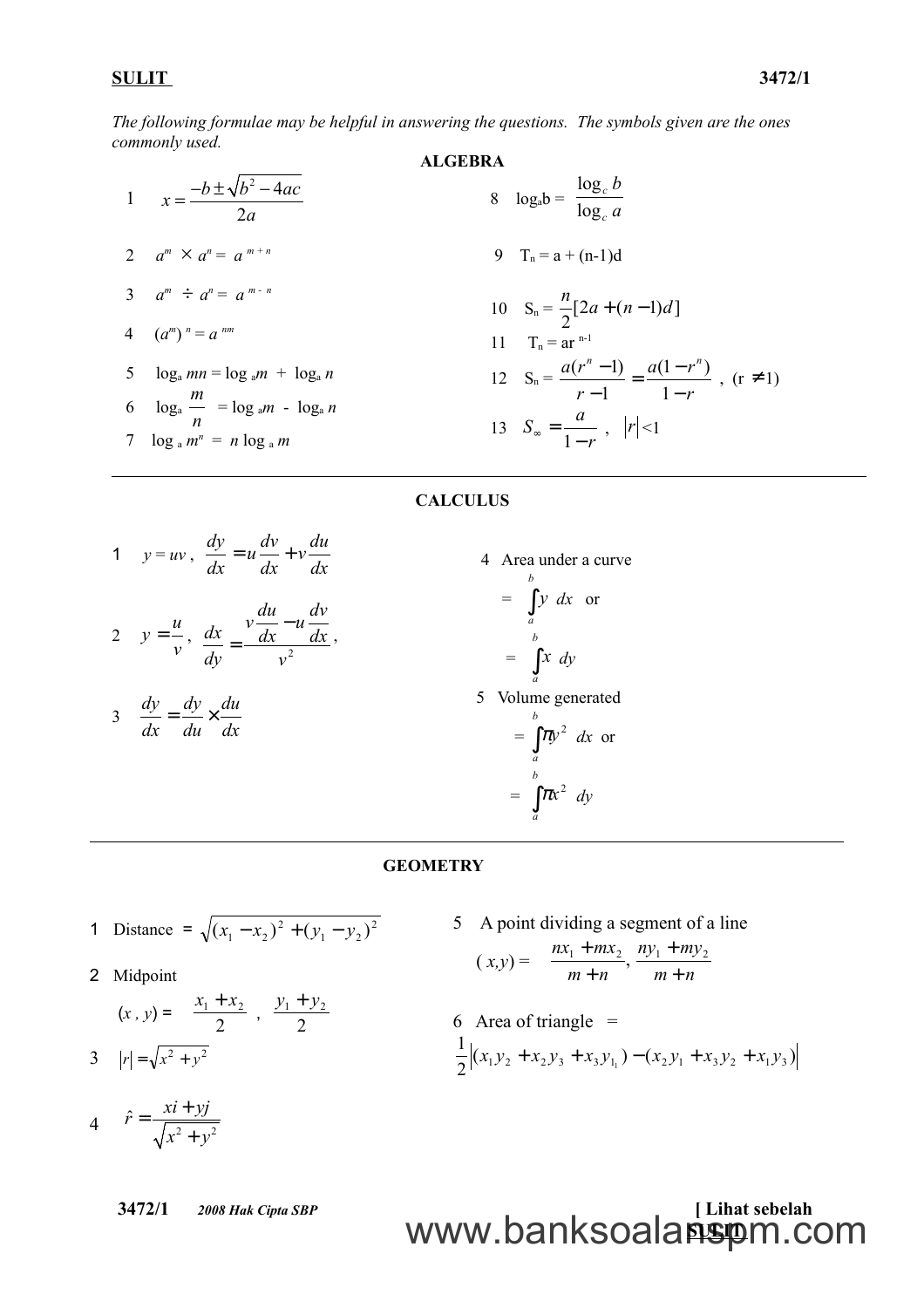### **STATISTIC**

$$
1 \quad \bar{x} = \frac{\sum x}{N}
$$

$$
2 \quad \bar{x} = \frac{\sum fx}{\sum f}
$$

$$
3 \quad \sigma = \sqrt{\frac{\sum (x - \bar{x})^2}{N}} = \sqrt{\frac{\sum x^2 - \bar{x}^2}{N}}
$$

$$
4 \quad \sigma = \sqrt{\frac{\sum f(x - \bar{x})^2}{\sum f}} = \sqrt{\frac{\sum f x^2}{\sum f} - \bar{x}^2}
$$

$$
5 \quad m = L + \left[ \frac{\frac{1}{2} N - F}{f_m} \right] C
$$

$$
6 \quad I = \frac{Q_1}{Q_0} \times 100
$$

$$
7 \quad \bar{I} = \frac{\sum w_{1}I_{1}}{\sum w_{1}}
$$
  
\n8 \quad {}^{n}P\_{r} = \frac{n!}{(n-r)!}   
\n9 \quad {}^{n}C\_{r} = \frac{n!}{(n-r)!r!}   
\n10 \quad P(A \cup B) = P(A)+P(B)-P(A \cap B)   
\n11 \quad P(X=r) = {}^{n}C\_{r}p^{r}q^{n-r}, p+q = 1   
\n12 \quad Mean \mu = np   
\n13 \quad \sigma = \sqrt{npq}

14 
$$
z = \frac{x - \mu}{\sigma}
$$

## **TRIGONOMETRY**

- 
- 2 Area of sector,  $L = \frac{1}{2}r^2$ 2  $r^2\theta$
- 3  $\sin^2 A + \cos^2 A = 1$
- 4  $\sec^2 A = 1 + \tan^2 A$
- 5  $\csc^2 A = 1 + \cot^2 A$
- 6  $\sin 2A = 2 \sin A \cos A$

1 Arc length, 
$$
s = r\theta
$$
  
\n2 Area of sector,  $L = \frac{1}{2}r^2\theta$   
\n3 sin<sup>2</sup>A + cos<sup>2</sup>A = 1  
\n4 sec<sup>2</sup>A = 1 + tan<sup>2</sup>A  
\n5 cosec<sup>2</sup>A = 1 + cot<sup>2</sup>A  
\n6 sin 2A = 2 sinA cosA  
\n7 cos 2A = cos<sup>2</sup>A - sin<sup>2</sup>A  
\n8 tan 2A =  $\frac{2 \tan A}{1 - \tan^2 A}$   
\n9 sin (A±B) = cosA cosB ≠ sinA sinB  
\n10 cos (A±B) = cosA cosB ≠ sinA sinB  
\n11 tan (A±B) =  $\frac{\tan A \pm \tan B}{1 \mp \tan A \tan B}$   
\n12  $\frac{a}{\sin A} = \frac{b}{\sin B} = \frac{c}{\sin C}$   
\n13  $a^2 = b^2 + c^2$  - 2bc cosA  
\n13  $a^2 = b^2 + c^2$  - 2bc cosA  
\n14 Area of triangle =  $\frac{1}{2}ab\sin C$   
\n8 tan 2A =  $\frac{2 \tan A}{1 - \tan^2 A}$   
\n15 sin A ± tan B  
\n16 sin B =  $\frac{c}{\sin A}$   
\n17 sin A ± tan B  
\n18 sin B =  $\frac{c}{\sin A}$   
\n19 sin A± tan B  
\n11 tan (A± B) =  $\frac{\tan A \pm \tan B}{1 \mp \tan A \tan B}$   
\n11 tan (A± B) =  $\frac{\tan A \pm \tan B}{1 \mp \tan A \tan B}$   
\n12 sin A =  $\frac{a}{\sin A} = \frac{b}{\sin C}$   
\n13  $a^2 = b^2 + c^2$  - 2bc cosA  
\n14 Area of triangle =  $\frac{1}{2}ab\sin C$   
\n15 sin A ± tan B  
\n16 sin B =  $\frac{c}{\sin C}$   
\n17 sin A ± tan B  
\n18 sin B =  $\frac{c}{\sin C}$   
\n19 sin (A± B) = cosA cosB ≠ cosA sinB

8 tan  $2A =$ *A A*  $1 - \tan^2$ 2tan −

9  $\sin(A \pm B) = \sin A \cos B \pm \cos A \sin B$ 

10  $\cos(A \pm B) = \cos A \cos B \mp \sin A \sin B$ 

11 
$$
\tan(A \pm B) = \frac{\tan A \pm \tan B}{1 \mp \tan A \tan B}
$$

12 
$$
\frac{a}{\sin A} = \frac{b}{\sin B} = \frac{c}{\sin C}
$$

13 
$$
a^2 = b^2 + c^2 - 2bc \cos A
$$

14 Area of triangle 
$$
=\frac{1}{2}ab\sin C
$$

**3472/1** *2008 Hak Cipta SBP* **[ Lihat sebelah SULIT**  www.banksoalanspm.com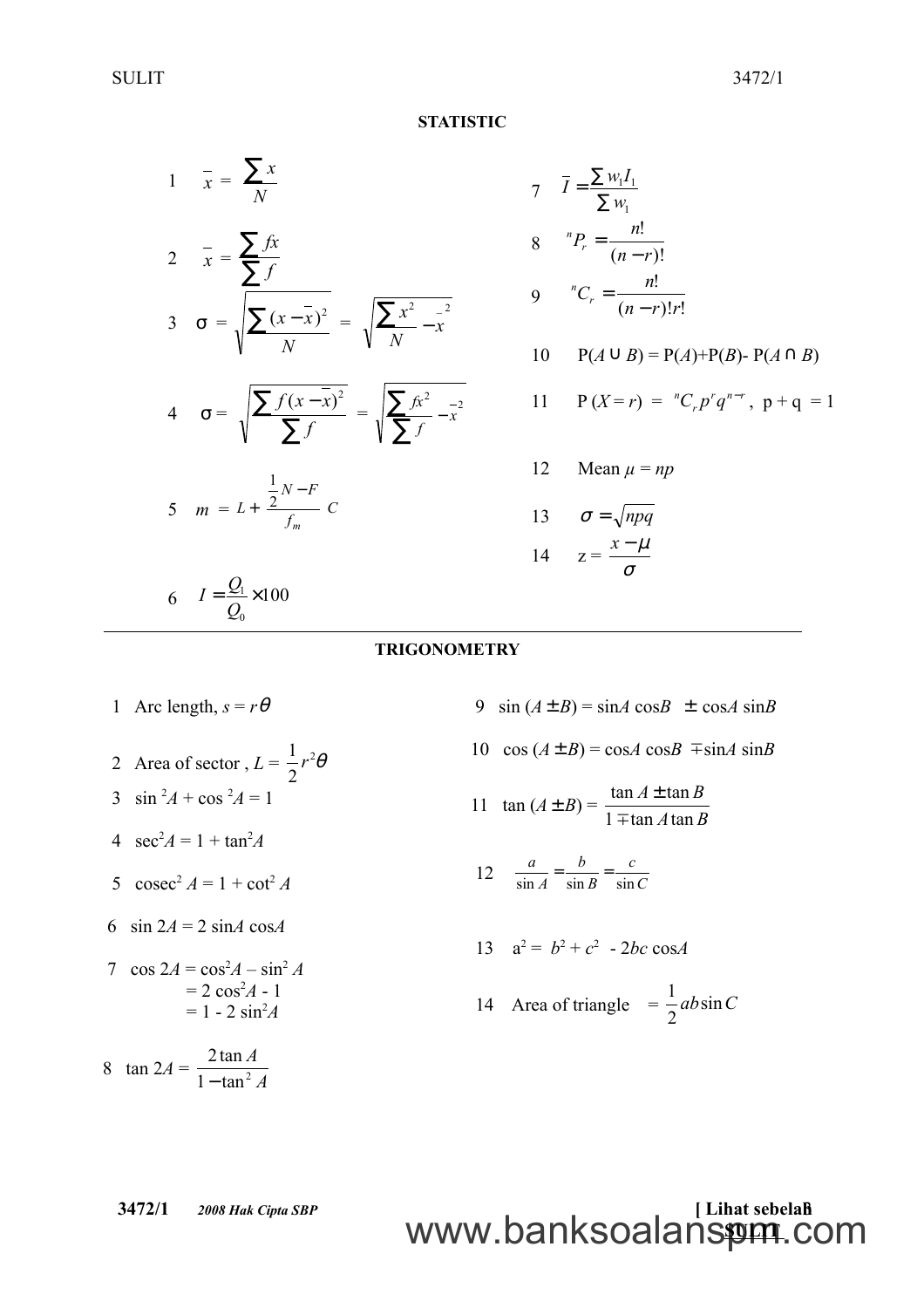*Blank Page*

**3472/1** *2008 Hak Cipta SBP* **[Lihat sebelah** 4

**SULIT**  www.banksoalanspm.com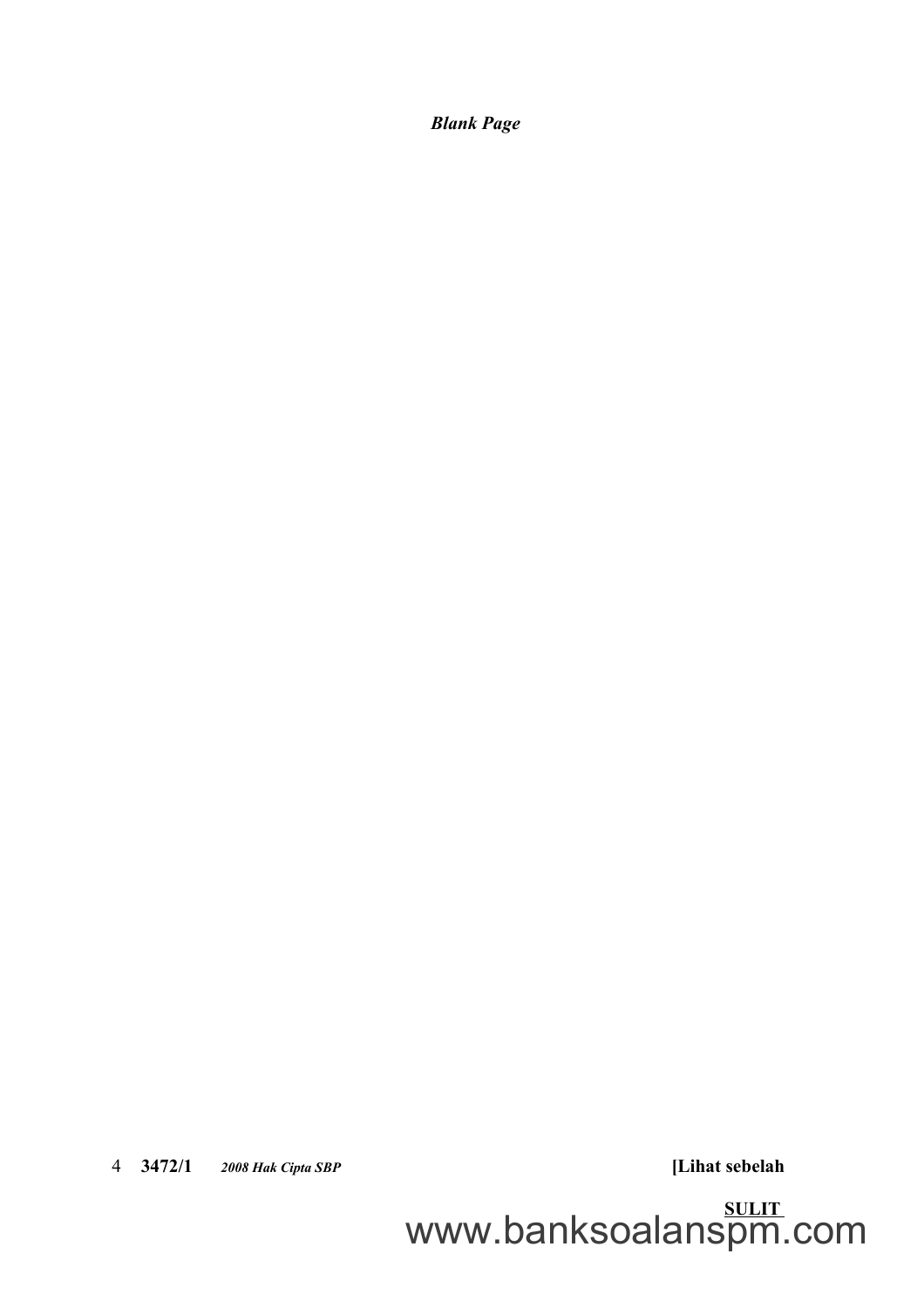| use only                           |                                                                                                        |               |
|------------------------------------|--------------------------------------------------------------------------------------------------------|---------------|
|                                    | Answer all questions.                                                                                  |               |
|                                    | A function f maps the elements from set $P = \{m-3, 4, 9, 16, 25\}$                                    | $\mathbf 1$ . |
|                                    | to set $Q = \{ 0, 3, 8, 15, 24 \}$ as shown below in ordered pairs :                                   |               |
|                                    | $\{(m-3, 0), (4, 3), (9, 8), (16, 15), (25, 24)\}\$                                                    |               |
|                                    | (a) Write down the function notation for $f$ .                                                         |               |
|                                    | (b) State the value of $m$ .                                                                           |               |
|                                    | (c) State the codomain.                                                                                |               |
|                                    | [3 marks]                                                                                              |               |
|                                    |                                                                                                        |               |
| 3                                  |                                                                                                        |               |
|                                    | Given that function $f: x \to ax-3, a < 0$ and $f^2: x \to 16x - b$ , find the value of a and of<br>b. | 2.            |
|                                    | [3 marks]                                                                                              |               |
|                                    |                                                                                                        |               |
| $\boldsymbol{2}$<br>$\mathfrak{Z}$ | Www.banksoalanspm.com<br>2008 Hak Cipta SBP                                                            | 3472/1        |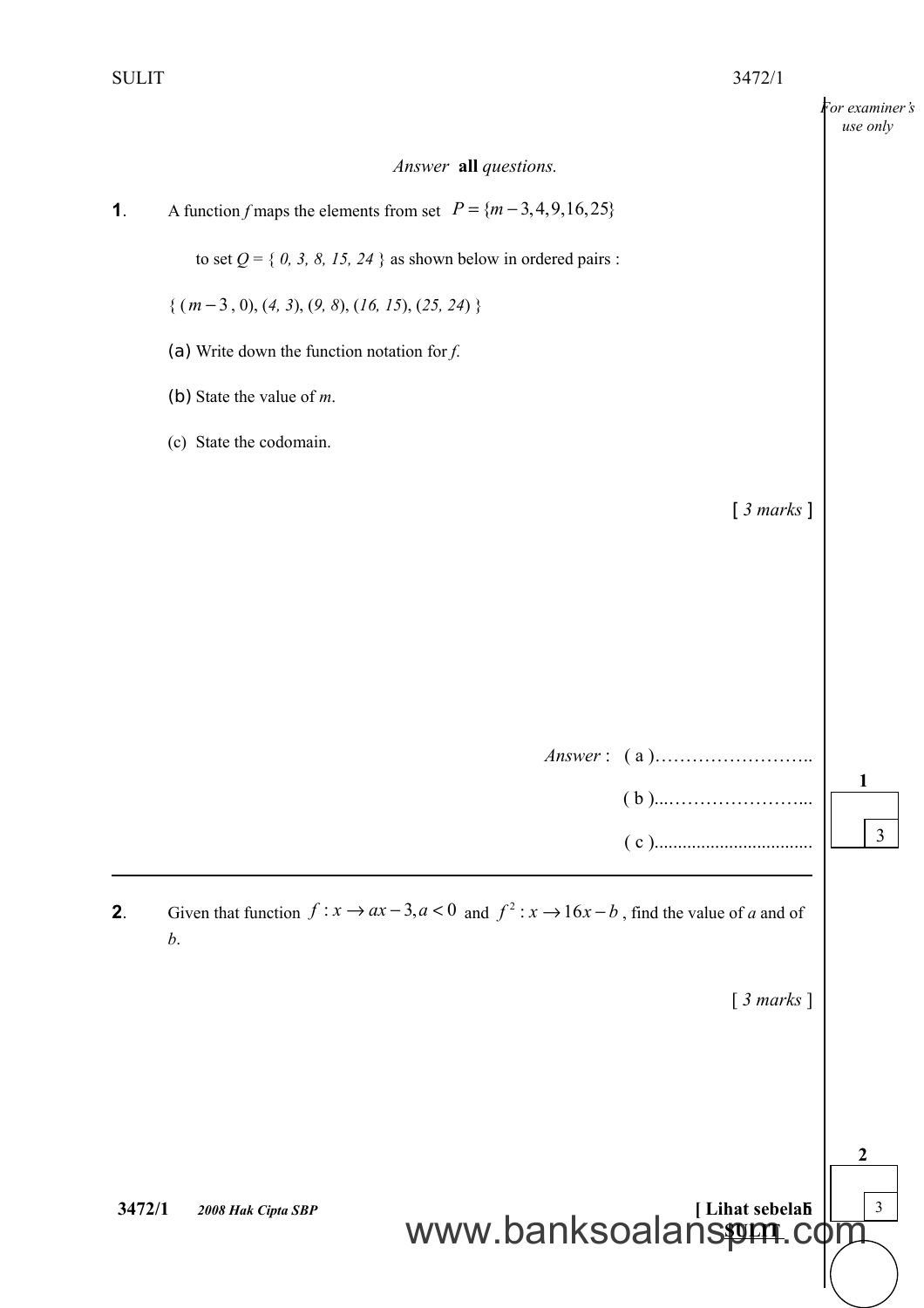| For examiner's<br>use only |                                                                                                                                                         |
|----------------------------|---------------------------------------------------------------------------------------------------------------------------------------------------------|
|                            | Given that function $f: x \to 3 - \frac{k}{x}$ , $x \ne 0$ , and $f^{-1}: x \to \frac{4}{x+h}$ , $x \ne -h$ , find the value of h<br>3.<br>and of $k$ . |
|                            | $[3$ markah]                                                                                                                                            |
|                            |                                                                                                                                                         |
| $\mathbf{3}$<br>3          |                                                                                                                                                         |
|                            | Given <i>m</i> and -3 are the roots of a quadratic equation $2x^2 - 4x = k - 1$ , find the value<br>4.<br>of $m$ and of $k$ .                           |
|                            | [3 marks]                                                                                                                                               |
|                            |                                                                                                                                                         |
|                            |                                                                                                                                                         |
| $\overline{\mathbf{4}}$    |                                                                                                                                                         |
| $\overline{3}$             | [Lihat sebelah<br>6<br>3472/1<br>2008 Hak Cipta SBP                                                                                                     |
|                            | www.banksoalanspm.com                                                                                                                                   |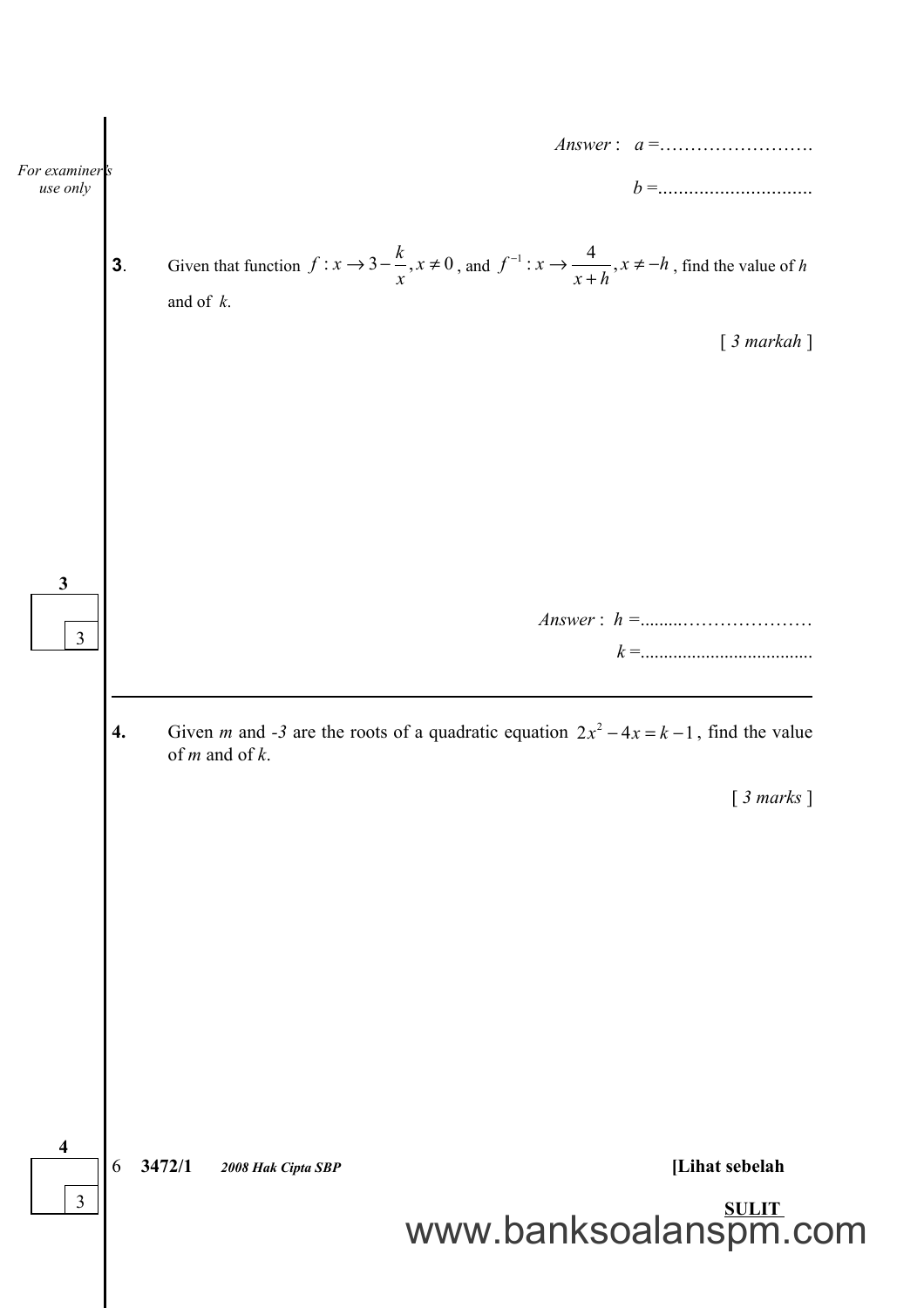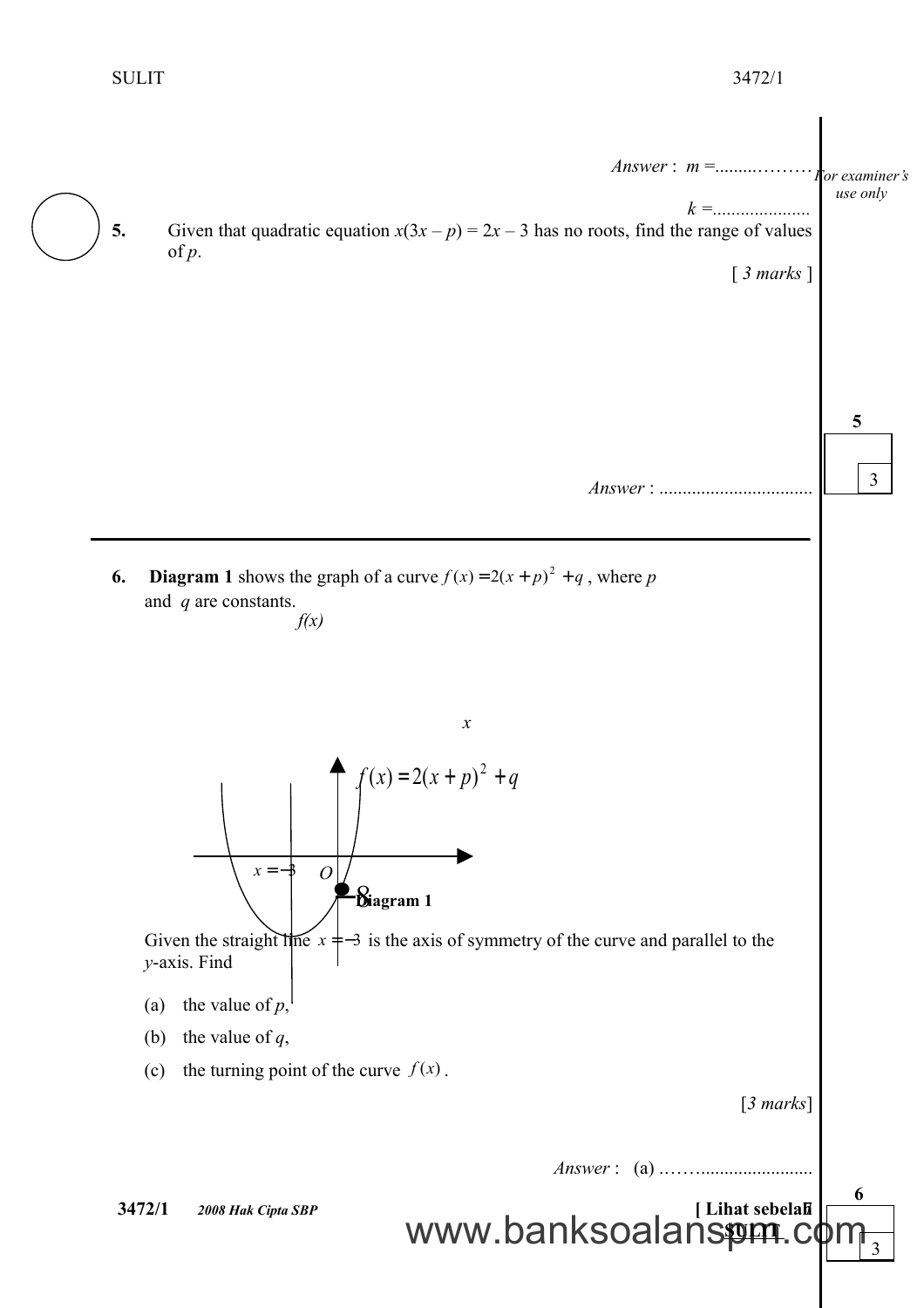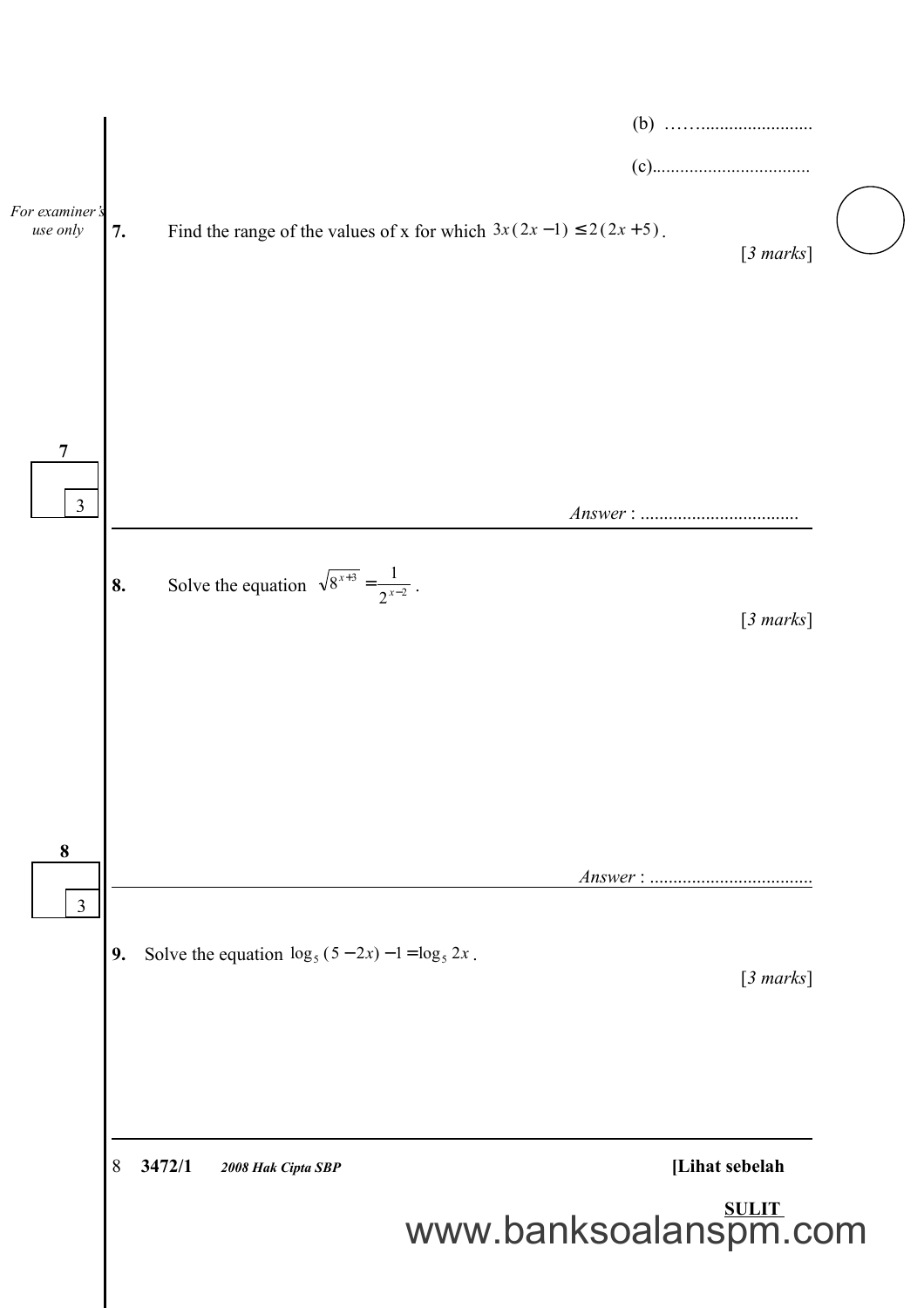|                     | <b>SULIT</b> | 3472/1                                                                                                                                                                                                                                                  |                                         |
|---------------------|--------------|---------------------------------------------------------------------------------------------------------------------------------------------------------------------------------------------------------------------------------------------------------|-----------------------------------------|
| 9<br>3              | 10.          | Given that $\log_{27} p - 2 \log_9 q = 2$ , express p in terms of q.<br>[4 marks]                                                                                                                                                                       | <sup>7</sup> or examiner 's<br>use only |
|                     | 11.          | $Answer: \dots \dots$<br>An arithmetic progression has 9 terms. The sum of the first four terms is 24 and the<br>sum of all the odd number terms is 55. Find<br>the first term and the common difference,<br>a)<br>b)<br>the seventh term.<br>[4 marks] | 10<br>4                                 |
| 8<br>$\mathfrak{Z}$ | 3472/1       | Www.banksoalanspm.com<br>2008 Hak Cipta SBP                                                                                                                                                                                                             | 11<br>$\overline{4}$                    |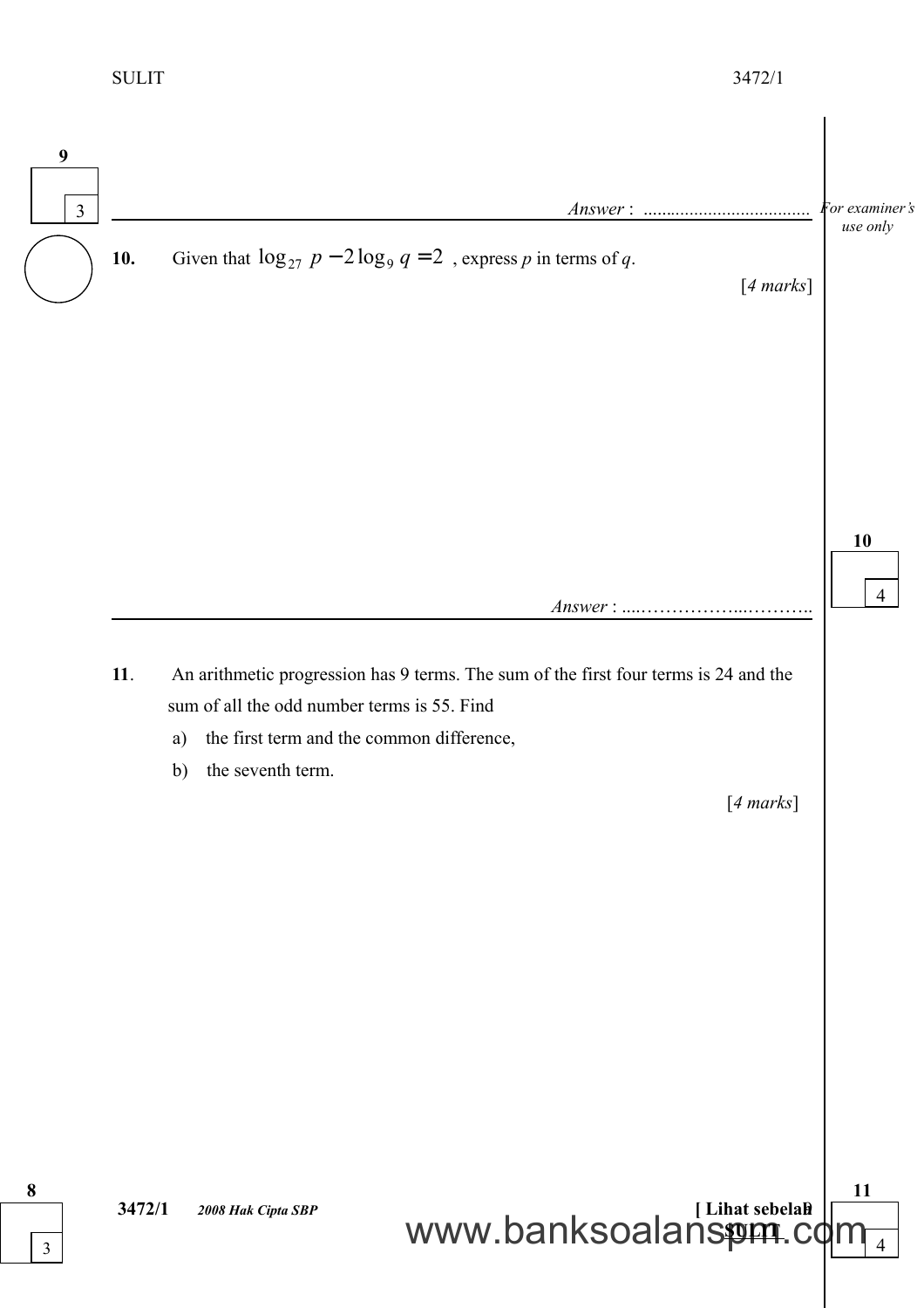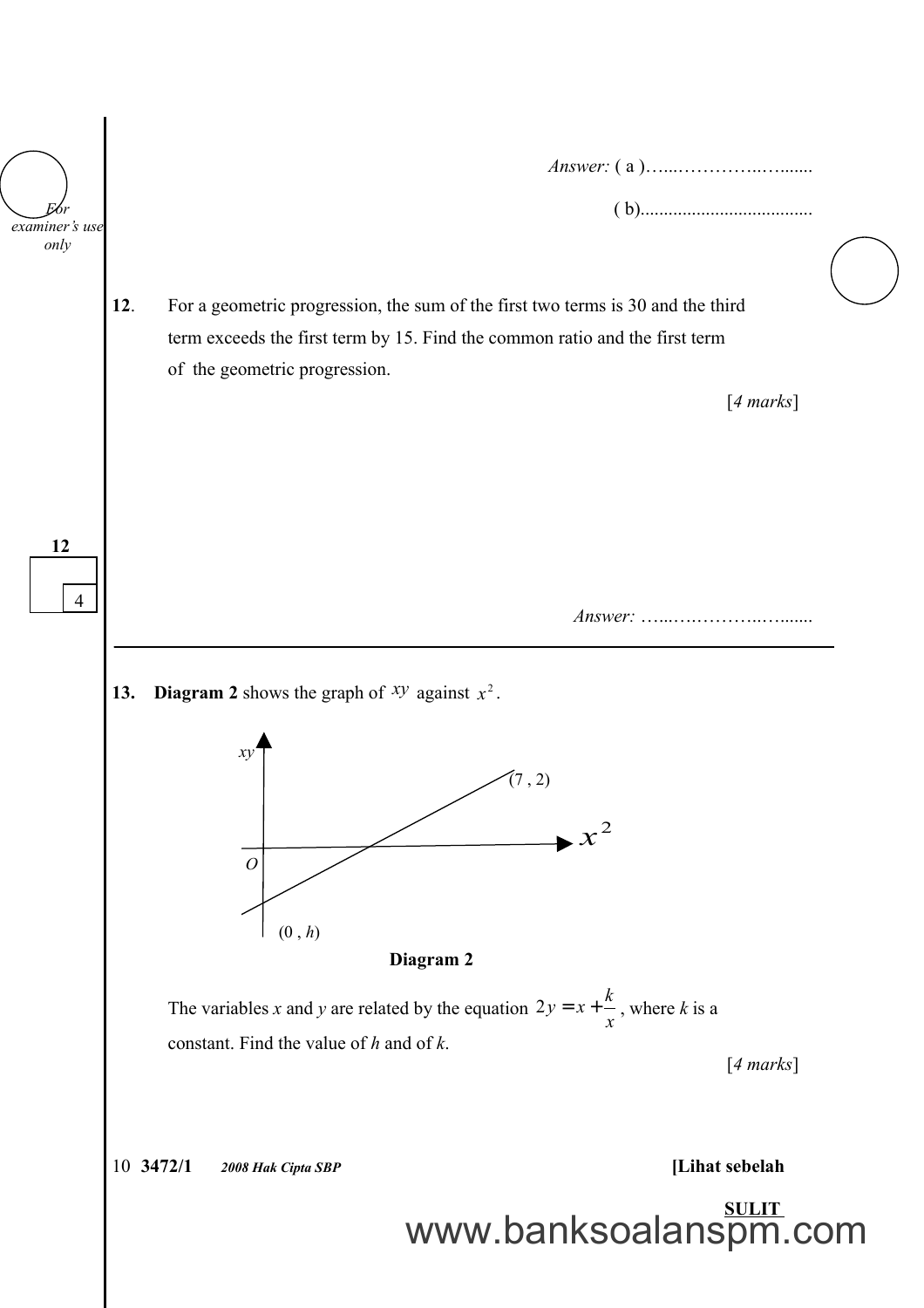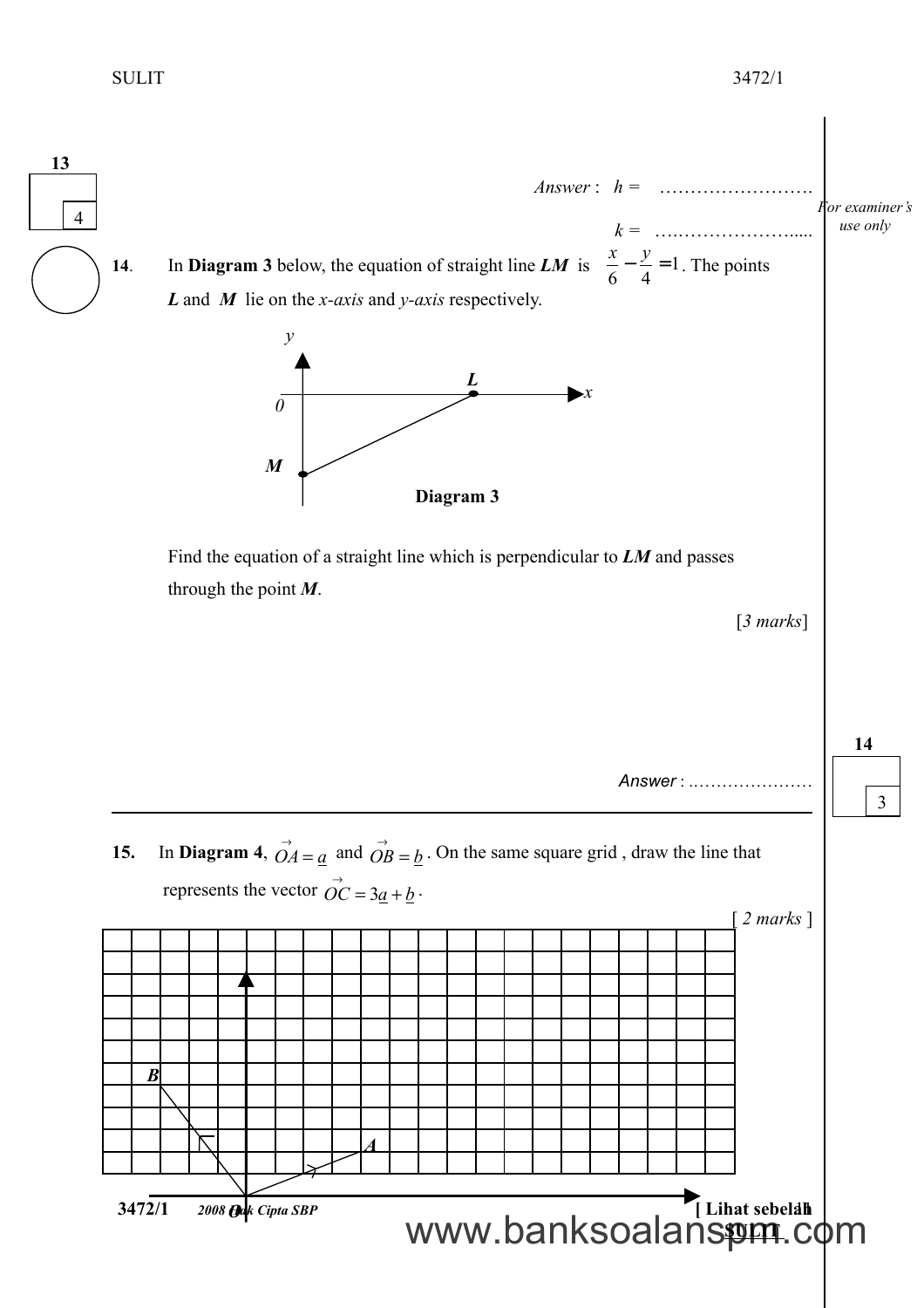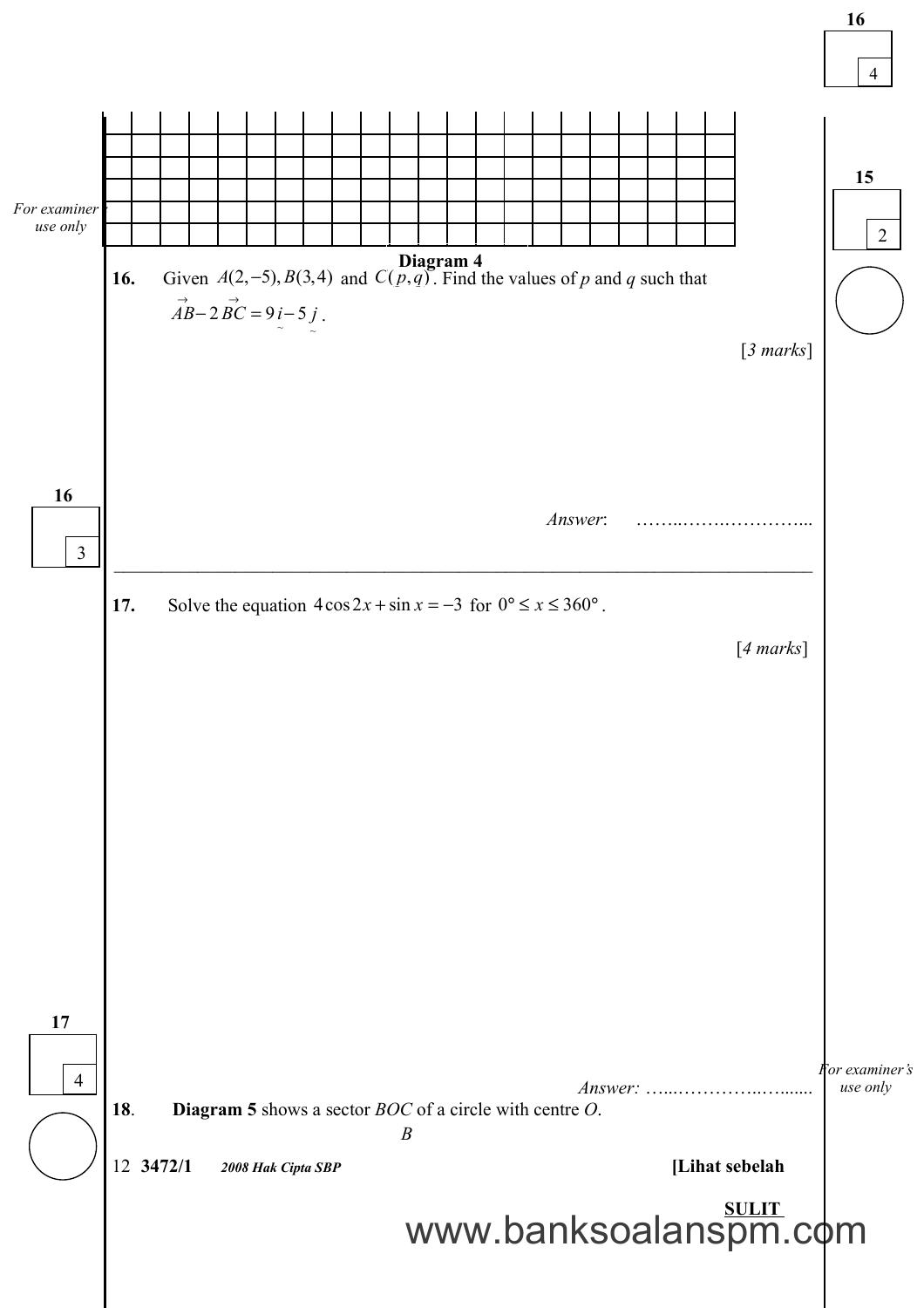

(a) the radius of the sector

*O*

**Diagram 5**

(b) the area of the sector.

[*3 marks*]



**18**

*Answer*: a)...………………………

b) ……………………….



[*3 marks*]



 $\mathcal{L}_\mathcal{L} = \mathcal{L}_\mathcal{L} = \mathcal{L}_\mathcal{L} = \mathcal{L}_\mathcal{L} = \mathcal{L}_\mathcal{L} = \mathcal{L}_\mathcal{L} = \mathcal{L}_\mathcal{L} = \mathcal{L}_\mathcal{L} = \mathcal{L}_\mathcal{L} = \mathcal{L}_\mathcal{L} = \mathcal{L}_\mathcal{L} = \mathcal{L}_\mathcal{L} = \mathcal{L}_\mathcal{L} = \mathcal{L}_\mathcal{L} = \mathcal{L}_\mathcal{L} = \mathcal{L}_\mathcal{L} = \mathcal{L}_\mathcal{L}$ 

*C*

*0.45 rad*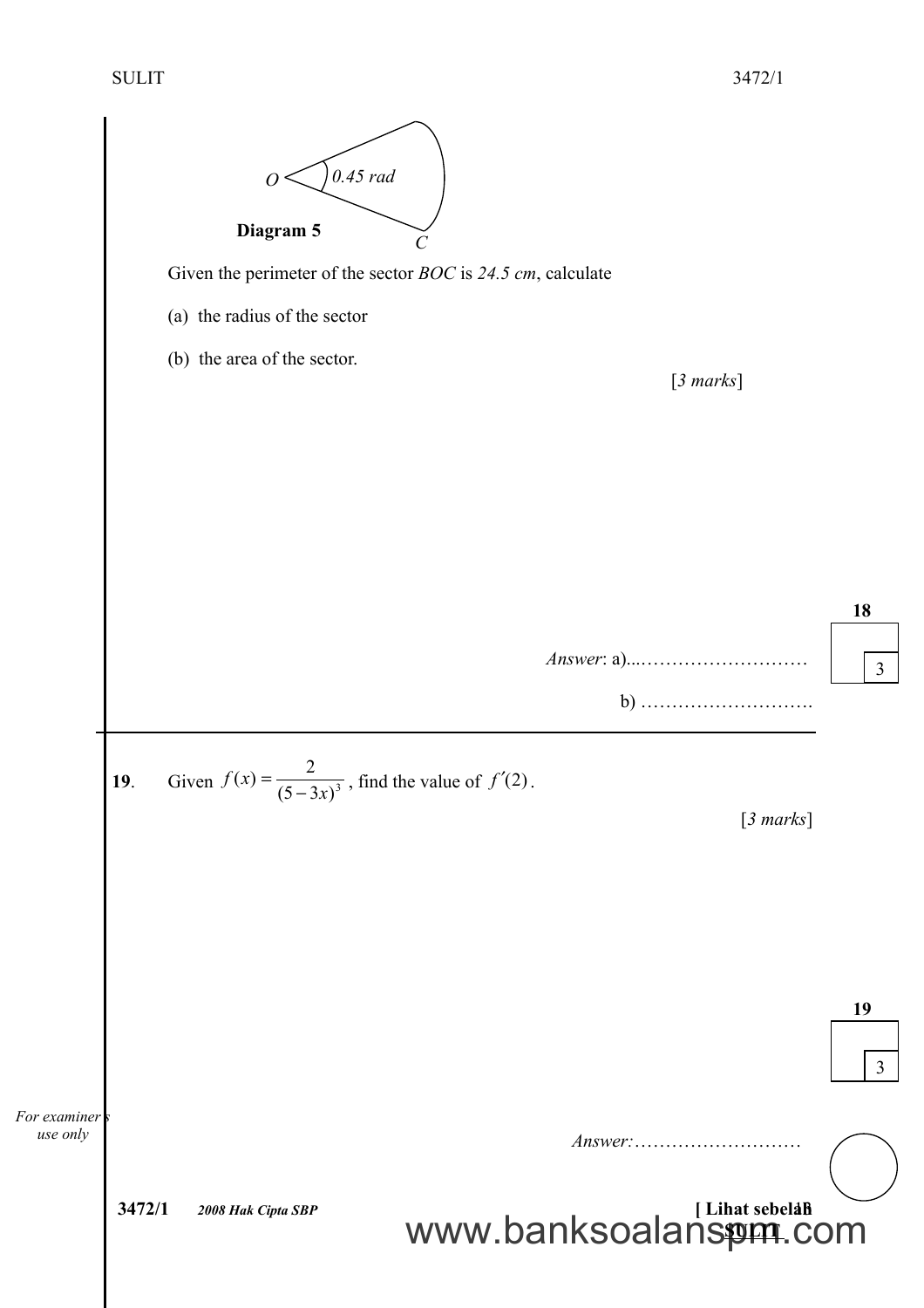**20**. Find the equation of normal to the curve  $y = -x^3 + 5x$  at the point when  $x = -1$ .

 $\mathcal{L}_\mathcal{L} = \mathcal{L}_\mathcal{L} = \mathcal{L}_\mathcal{L} = \mathcal{L}_\mathcal{L} = \mathcal{L}_\mathcal{L} = \mathcal{L}_\mathcal{L} = \mathcal{L}_\mathcal{L} = \mathcal{L}_\mathcal{L} = \mathcal{L}_\mathcal{L} = \mathcal{L}_\mathcal{L} = \mathcal{L}_\mathcal{L} = \mathcal{L}_\mathcal{L} = \mathcal{L}_\mathcal{L} = \mathcal{L}_\mathcal{L} = \mathcal{L}_\mathcal{L} = \mathcal{L}_\mathcal{L} = \mathcal{L}_\mathcal{L}$ 

[ *3 marks* ]



 *Answer:* …...…………..….......

21. Given that 
$$
\int_{5}^{2} f(x)dx = -6
$$
, calculate  $\int_{2}^{5} \left[ f(x) - \frac{x}{4} \right] dx$ .

[3 *marks*]

*Answer*: ……………………..

**22**. It is given that the sum of 5 numbers is  $\sqrt{\alpha}$ . The mean of the sum of the square is 200 and the variance is  $3\beta^2$ . Express  $\alpha$  in terms of  $\beta$ .

[3 *marks*]



3

**21**

14 3472/1

**3472/1** *2008 Hak Cipta SBP* **[Lihat sebelah**

**SULIT**  www.banksoalanspm.com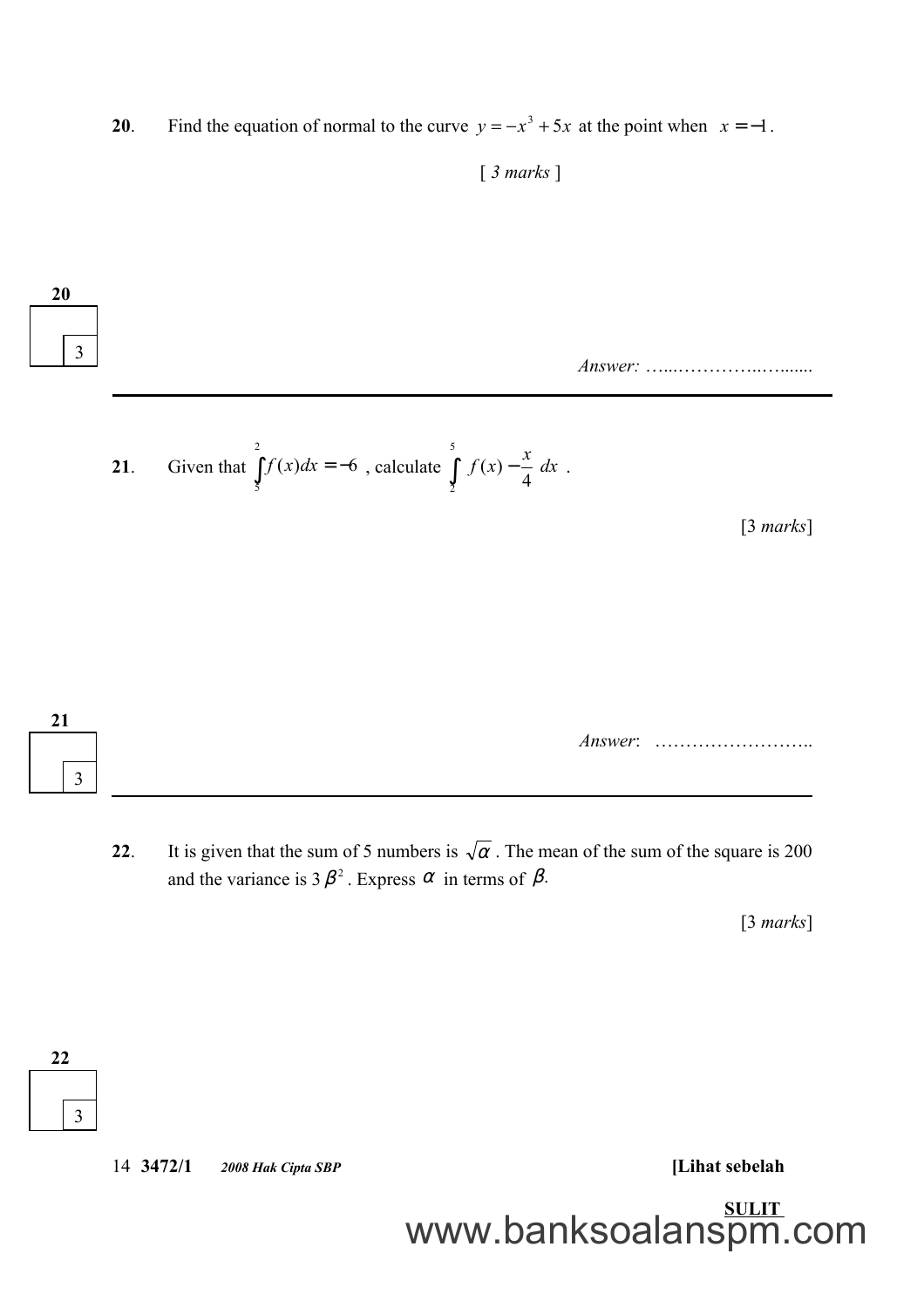| <b>SULIT</b> | 3472/1                                                                                                                                                                  |                             |
|--------------|-------------------------------------------------------------------------------------------------------------------------------------------------------------------------|-----------------------------|
|              | $Answer:$                                                                                                                                                               | 'or examiner 's<br>use only |
| 23.          | A pack of present containing three pens are chosen from 4 blue pens and 5 black pens.<br>Find the probability of getting at least one black pen in the pack of present. |                             |
|              | $[3 \text{ marks}]$                                                                                                                                                     |                             |
|              |                                                                                                                                                                         | 23                          |
|              | Answer:                                                                                                                                                                 | 3                           |
| 24.          | E<br>T<br>L<br>$\mathbf P$<br>I<br>$\mathbf 0$<br>Diagram 6                                                                                                             |                             |
|              | Diagram 6 shows six cards of different letters.                                                                                                                         |                             |
|              |                                                                                                                                                                         |                             |
|              | Find the number of possible arrangements beginning with P.<br>(a)<br>Find the number of these arrangements in which the vowels are separated.<br>(b)<br>[4 marks]       |                             |
|              |                                                                                                                                                                         |                             |
|              |                                                                                                                                                                         |                             |
|              |                                                                                                                                                                         | 24<br>$\overline{4}$        |
| 3472/1       | Www.banksoalanspm.com<br>2008 Hak Cipta SBP                                                                                                                             |                             |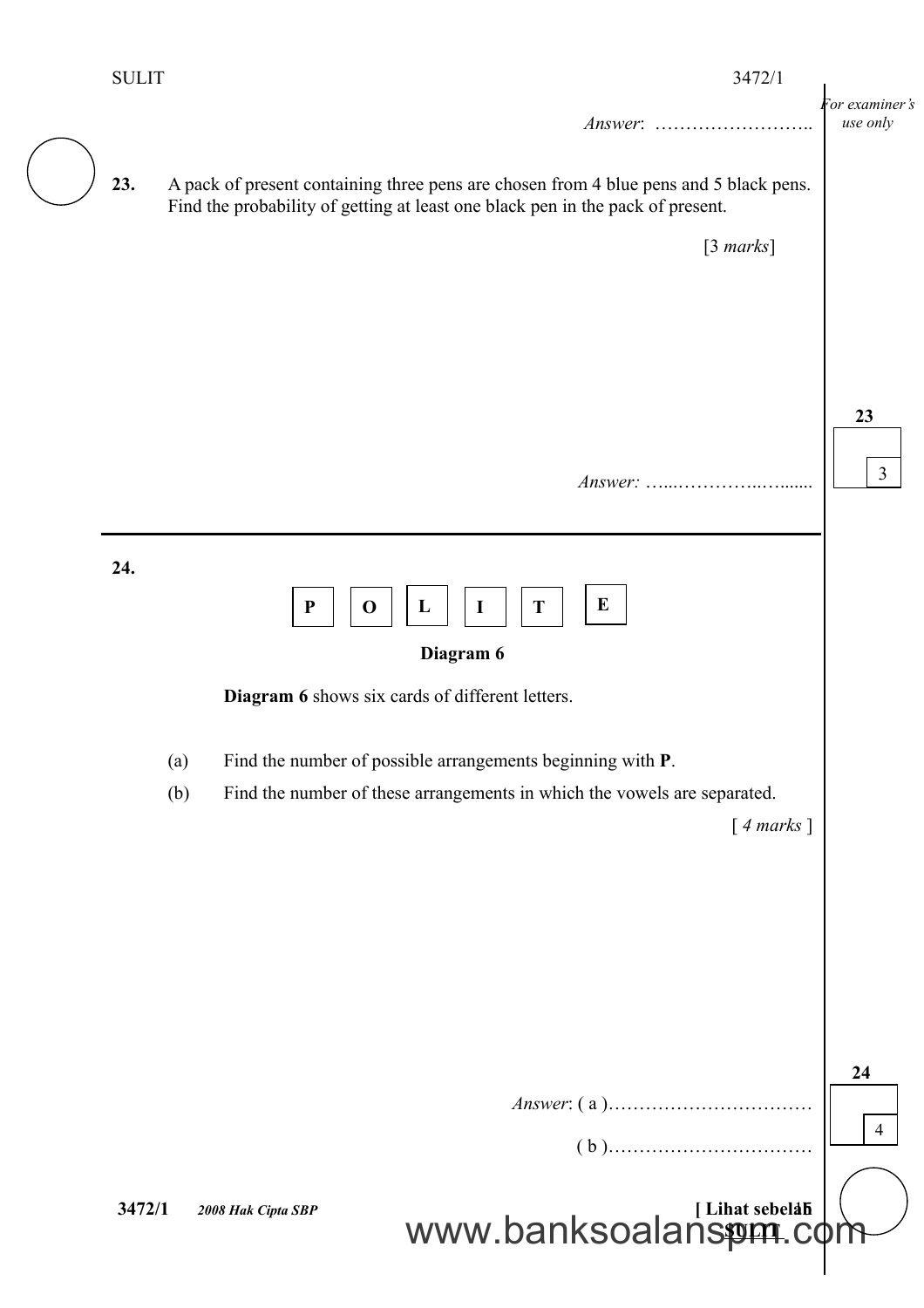